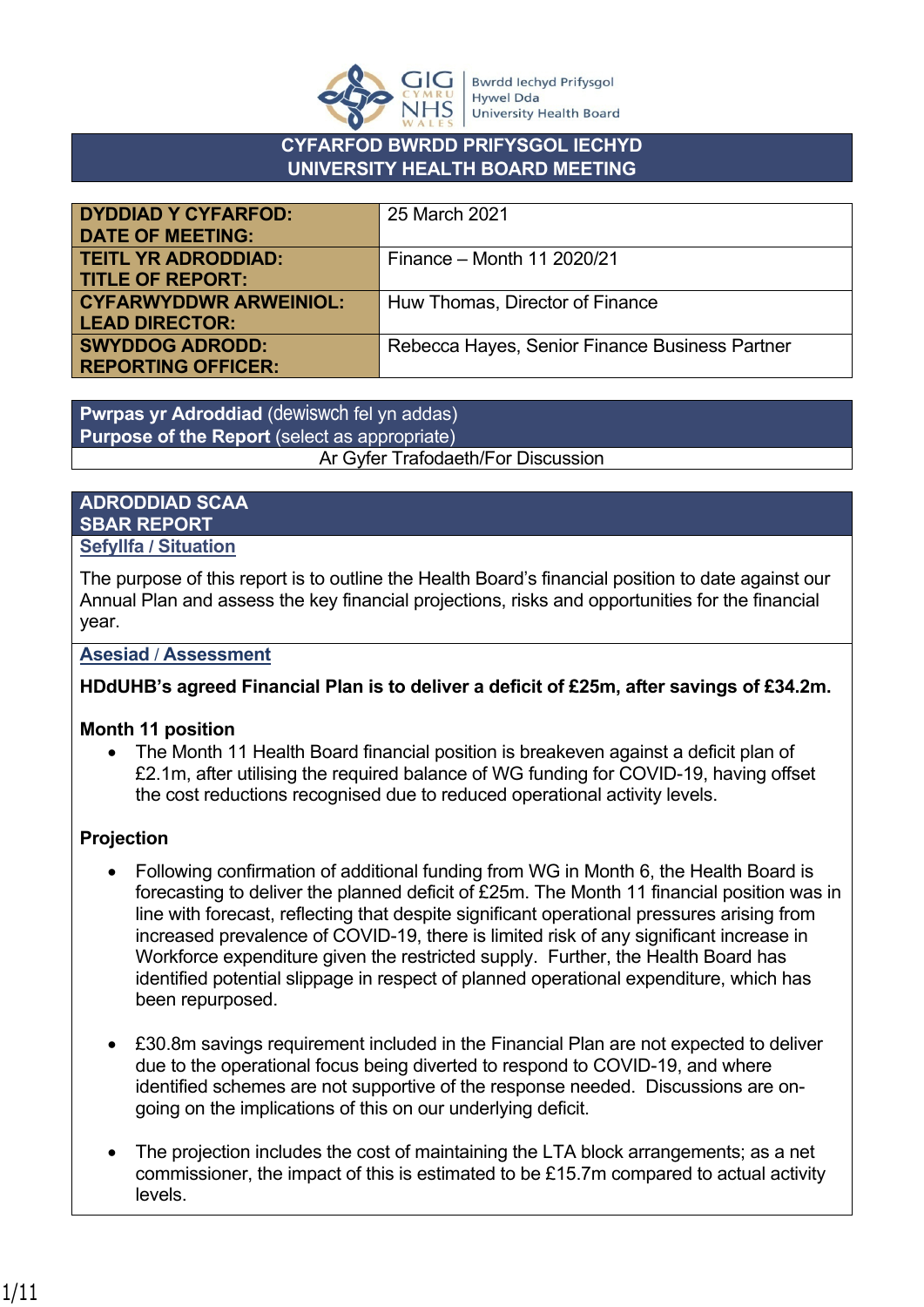#### **Savings**

- In-month delivery of £0.3m, which is slightly below plan, which is directly attributable to the COVID-19 pandemic.
- Green and Amber plans of £5.6m identified to Month 11, against which the forecast delivery is uncertain given the impact of the COVID-19 pandemic. At this stage, given that the pandemic will impact the remainder of the financial year, it is assumed that delivery will be adversely affected for the full year.

### **Next Steps**

- Analysis of underlying deficit to be completed.
- Determine revenue impact for FY22 of actions taken in response to COVID-19.

### **Summary of key financial targets**

The Health Board's key targets are as follows:

- Revenue: to contain the overspend within the Health Board's planned deficit
- Savings: to deliver savings plans to enable the revenue budget to be achieved
- Capital: to contain expenditure within the agreed limit
- PSPP: to pay 95% of Non-NHS invoices within 30 days of receipt of a valid invoice
- Cash: While there is no prescribed limit for cash held at the end of the month, WG encourages this to be minimised and a rule of thumb of 5% of monthly expenditure is used. For the Health Board, this is broadly £4.0m.

| <b>Key target</b>      |               | <b>Annual</b><br>limit | <b>YTD limit</b> | <b>Actual</b><br>delivery | <b>Forecast</b><br><b>Risk</b> |
|------------------------|---------------|------------------------|------------------|---------------------------|--------------------------------|
| <b>Revenue</b>         | £'m           | 25.0                   | 22.9             | 22.9                      | Low                            |
| <b>Savings</b>         | £'m           | 34.2                   | 31.5             | 3.0                       |                                |
| <b>Capital</b>         | £'m           | 33.7                   | 22.8             | 22.8                      | Low                            |
| <b>Non-NHS PSPP</b>    | $\frac{0}{0}$ | 95.0                   | 95.0             | 95.0                      | Low.                           |
| <b>Period end cash</b> | £'m           | 4.0                    | 4.0              | 4.15                      | <b>Medium</b>                  |

Following confirmation of additional funding from WG in Month 6, the Health Board is forecasting to deliver the planned deficit of £25m. The risk is considered to be Low, recognising that the Health Board has limited risk of any significant increase in Workforce expenditure given the restricted supply, and has identified potential slippage on planned operational expenditure which has been repurposed.

Capital funding has been confirmed during March 2021 in line with the forecast expenditure.

The Non-NHS PSPP risk has been reduced to Low following the successful recovery to compliance to the end of Quarter 3.

**Argymhelliad / Recommendation**

The Board is asked to discuss and note the financial position for Month 11.

| <b>Amcanion: (rhaid cwblhau)</b><br>Objectives: (must be completed) |                                                          |
|---------------------------------------------------------------------|----------------------------------------------------------|
| Cyfeirnod Cofrestr Risg Datix a Sgôr                                | 856 (score 10) Ability to deliver the Financial Plan for |
| Cyfredol:                                                           | 2020/21                                                  |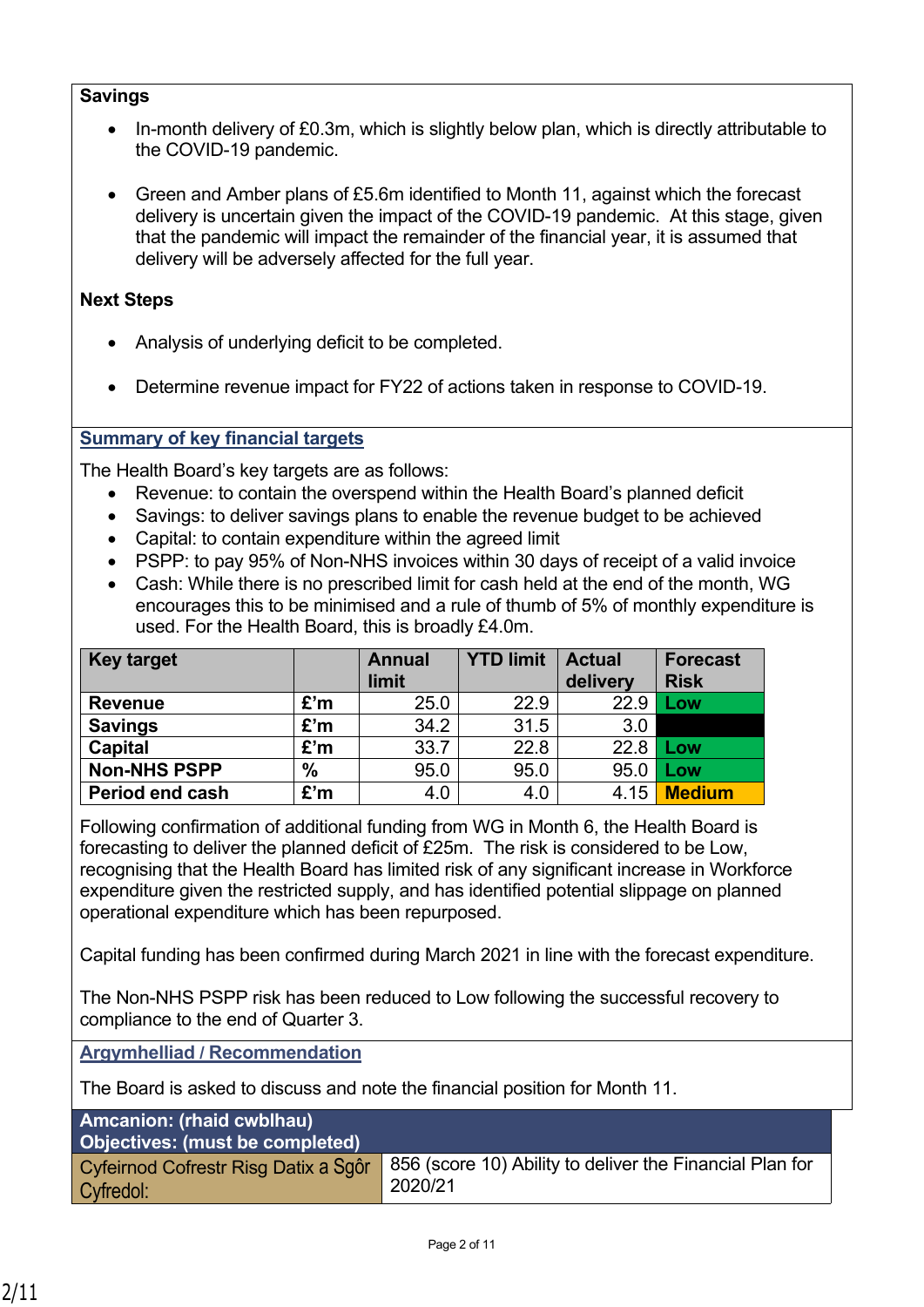| Datix Risk Register Reference and                                                                                               | 646 (score 16) Ability to achieve financial                            |
|---------------------------------------------------------------------------------------------------------------------------------|------------------------------------------------------------------------|
| Score:                                                                                                                          | sustainability over medium term                                        |
| Safon(au) Gofal ac lechyd:                                                                                                      | 5. Timely Care                                                         |
| Health and Care Standard(s):                                                                                                    | 7. Staff and Resources                                                 |
| <b>Amcanion Strategol y BIP:</b><br><b>UHB Strategic Objectives:</b>                                                            | All Strategic Objectives are applicable                                |
| <b>Amcanion Llesiant BIP:</b><br><b>UHB Well-being Objectives:</b><br><b>Hyperlink to HDdUHB Well-being</b><br><b>Statement</b> | Improve Population Health through prevention and<br>early intervention |

| <b>Gwybodaeth Ychwanegol:</b><br><b>Further Information:</b> |                                                     |
|--------------------------------------------------------------|-----------------------------------------------------|
| Ar sail tystiolaeth:                                         | Monitoring returns to Welsh Government based on the |
| Evidence Base:                                               | Health Board's financial reporting system.          |
| <b>Rhestr Termau:</b>                                        | <b>BGH</b> - Bronglais General Hospital             |
| <b>Glossary of Terms:</b>                                    | <b>CHC</b> - Continuing Healthcare                  |
|                                                              | FYE - Full Year Effect                              |
|                                                              | GGH - Glangwili General Hospital                    |
|                                                              | <b>GMS</b> - General Medical Services               |
|                                                              | MHLD - Mental Health & Learning Disabilities        |
|                                                              | NICE - National Institute for Health and Care       |
|                                                              | Excellence                                          |
|                                                              | NOAC - Novel Oral Anti-Coagulant                    |
|                                                              | OOH - Out of Hours                                  |
|                                                              | PPH - Prince Philip Hospital                        |
|                                                              | PSPP- Public Sector Payment Policy                  |
|                                                              | RTT - Referral to Treatment Time                    |
|                                                              | TB - Tuberculosis                                   |
|                                                              | WG - Welsh Government                               |
|                                                              | WGH - Withybush General Hospital                    |
|                                                              | WRP - Welsh Risk Pool                               |
|                                                              | <b>WHSSC</b> – Welsh Health Specialised Services    |
|                                                              | Committee                                           |
|                                                              | YTD - Year to date                                  |
| Partïon / Pwyllgorau â                                       | <b>Finance Committee</b>                            |
| ymgynhorwyd ymlaen llaw y                                    |                                                     |
| pwyllgor cyllid:                                             |                                                     |
| Parties / Committees consulted prior                         |                                                     |
| to University Health Board:                                  |                                                     |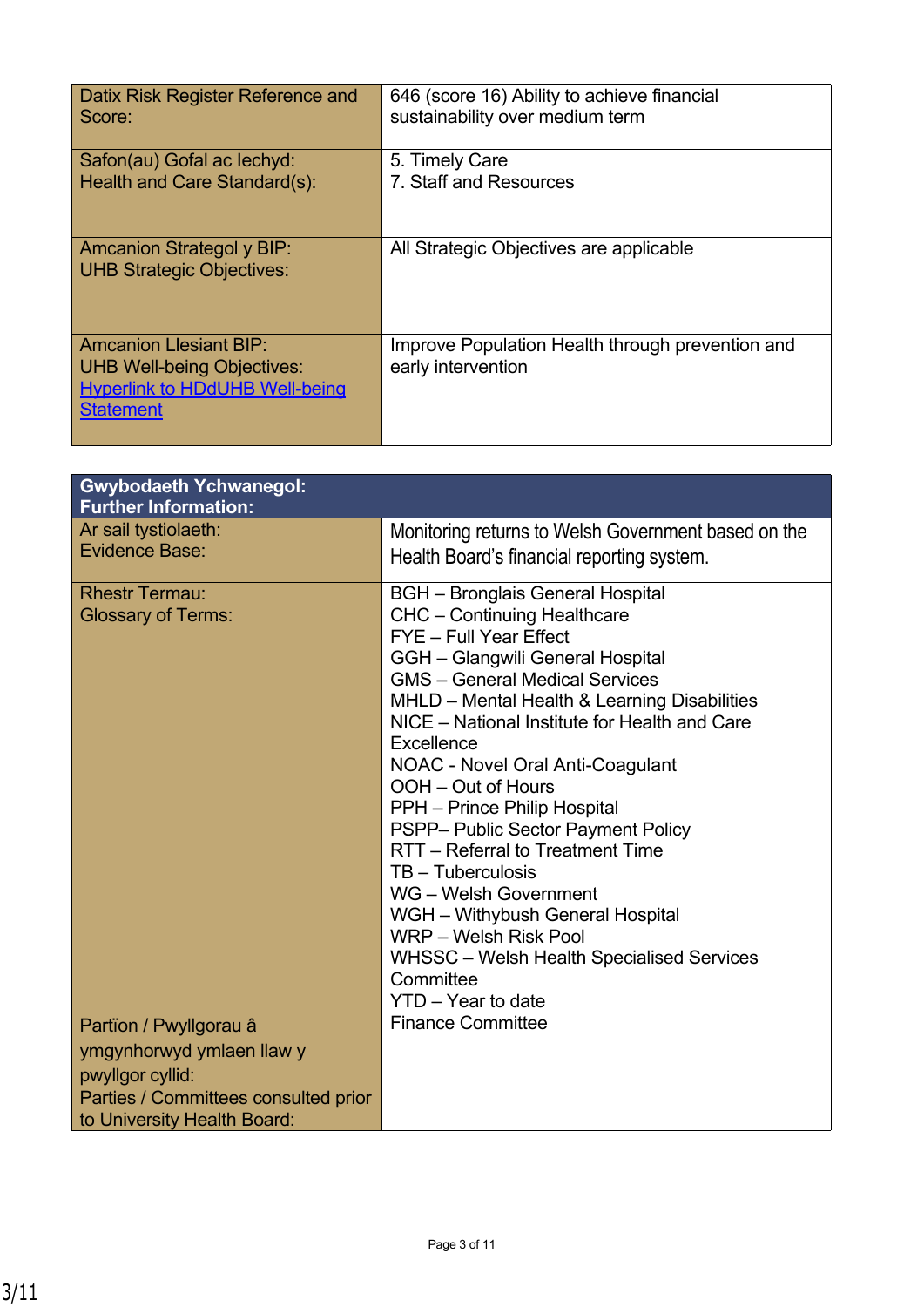| <b>Effaith: (rhaid cwblhau)</b><br>Impact: (must be completed)    |                                                                                                                                                                                                                      |
|-------------------------------------------------------------------|----------------------------------------------------------------------------------------------------------------------------------------------------------------------------------------------------------------------|
| <b>Ariannol / Gwerth am Arian:</b><br><b>Financial / Service:</b> | Financial impacts and considerations are inherent in the<br>report.                                                                                                                                                  |
| <b>Ansawdd / Gofal Claf:</b><br><b>Quality / Patient Care:</b>    | These are assessed as part of our savings planning.                                                                                                                                                                  |
| <b>Gweithlu:</b><br><b>Workforce:</b>                             | The report discusses the impact of both variable pay and<br>substantive pay.                                                                                                                                         |
| Risg:<br><b>Risk:</b>                                             | Financial risks are detailed in the report.                                                                                                                                                                          |
| <b>Cyfreithiol:</b><br>Legal:                                     | The Health Board has a legal duty to deliver a breakeven<br>financial position over a rolling three-year basis and an<br>administrative requirement to operate within its budget<br>within any given financial year. |
| <b>Enw Da:</b><br><b>Reputational:</b>                            | Adverse variance against the Health Board's financial<br>plan will affect our reputation with Welsh Government, the<br>Wales Audit Office, and with external stakeholders.                                           |
| <b>Gyfrinachedd:</b><br><b>Privacy:</b>                           | Not Applicable                                                                                                                                                                                                       |
| Cydraddoldeb:<br><b>Equality:</b>                                 | Not Applicable                                                                                                                                                                                                       |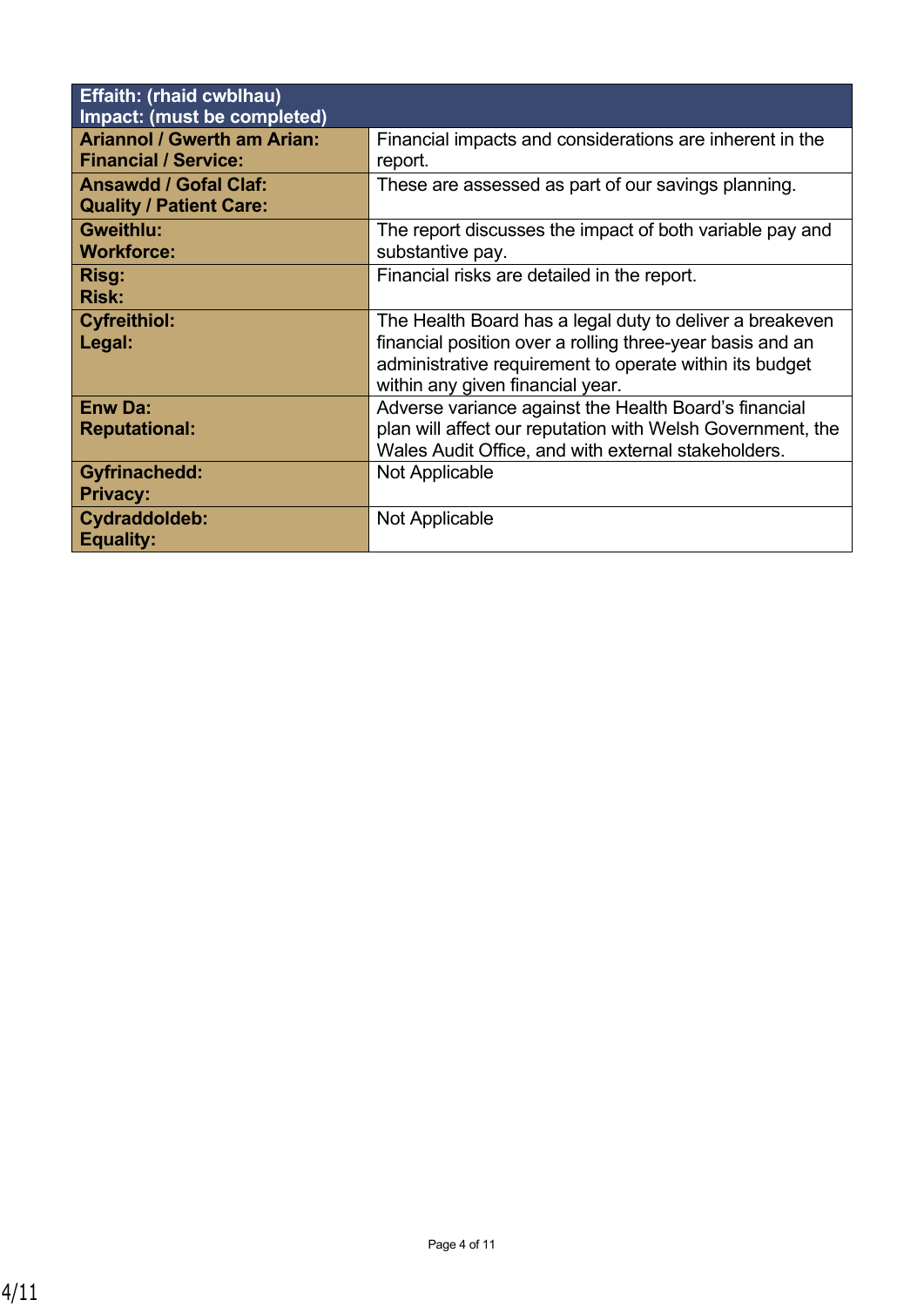## Revenue Summary

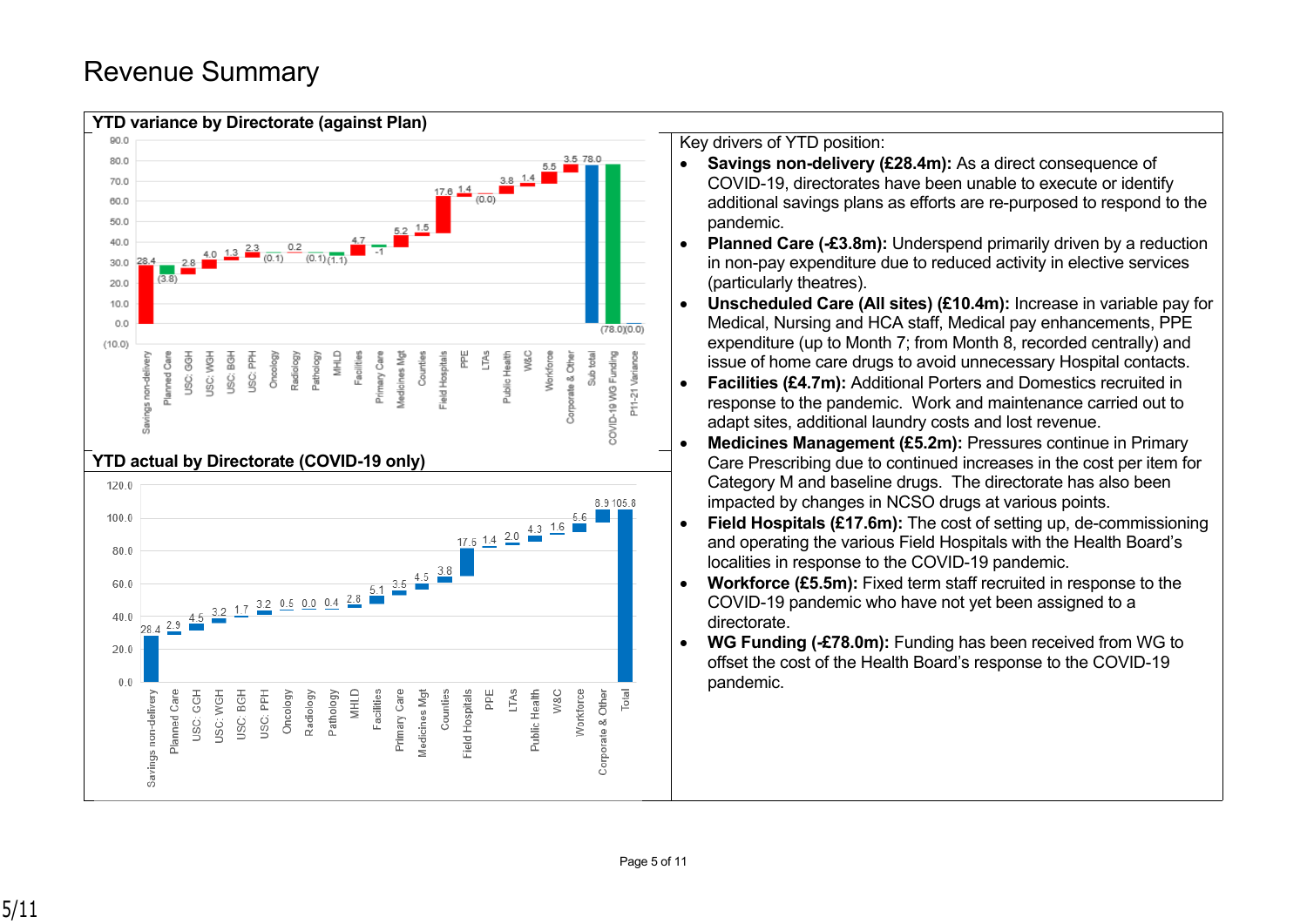# Revenue Summary

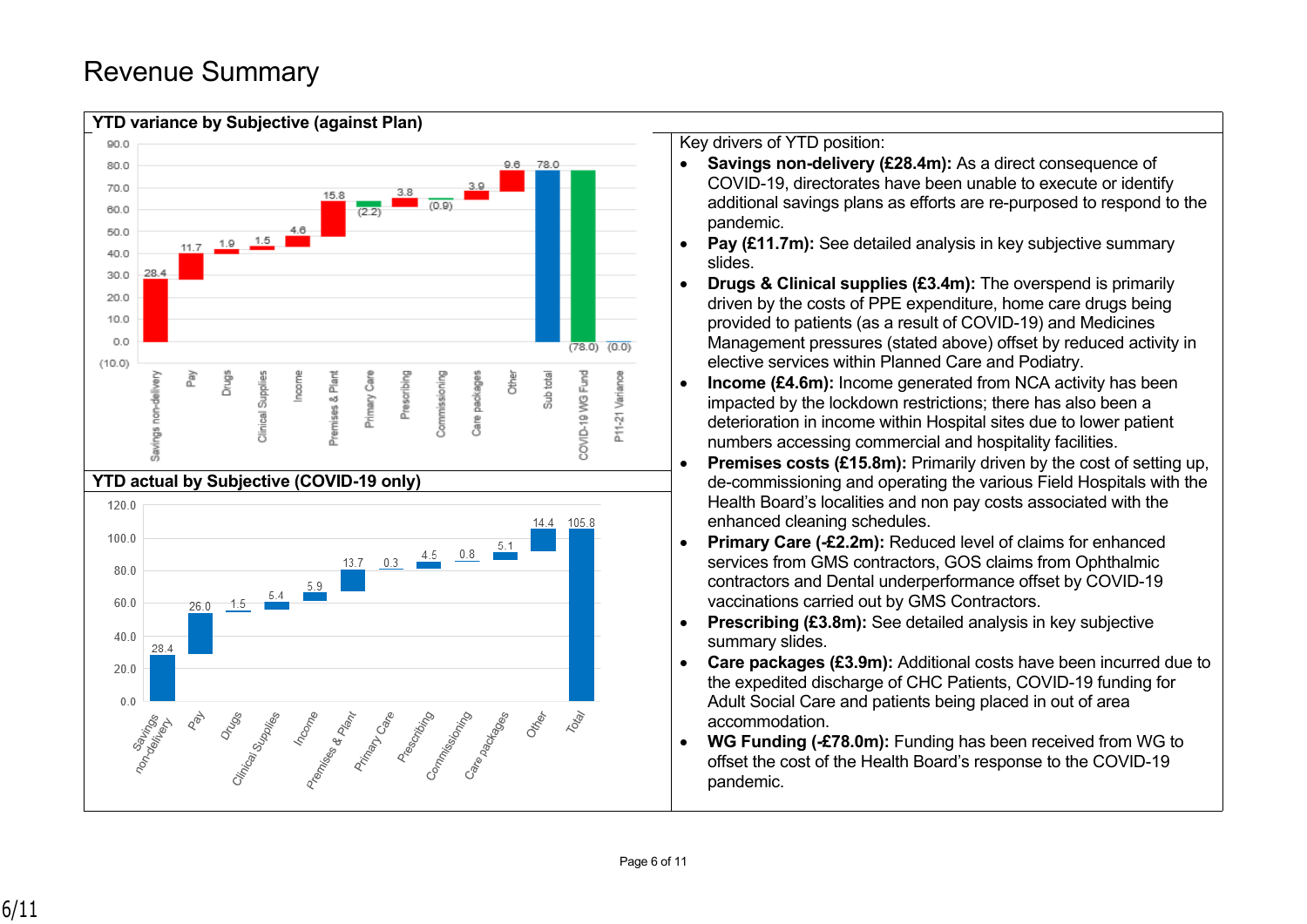# Subjective Summary

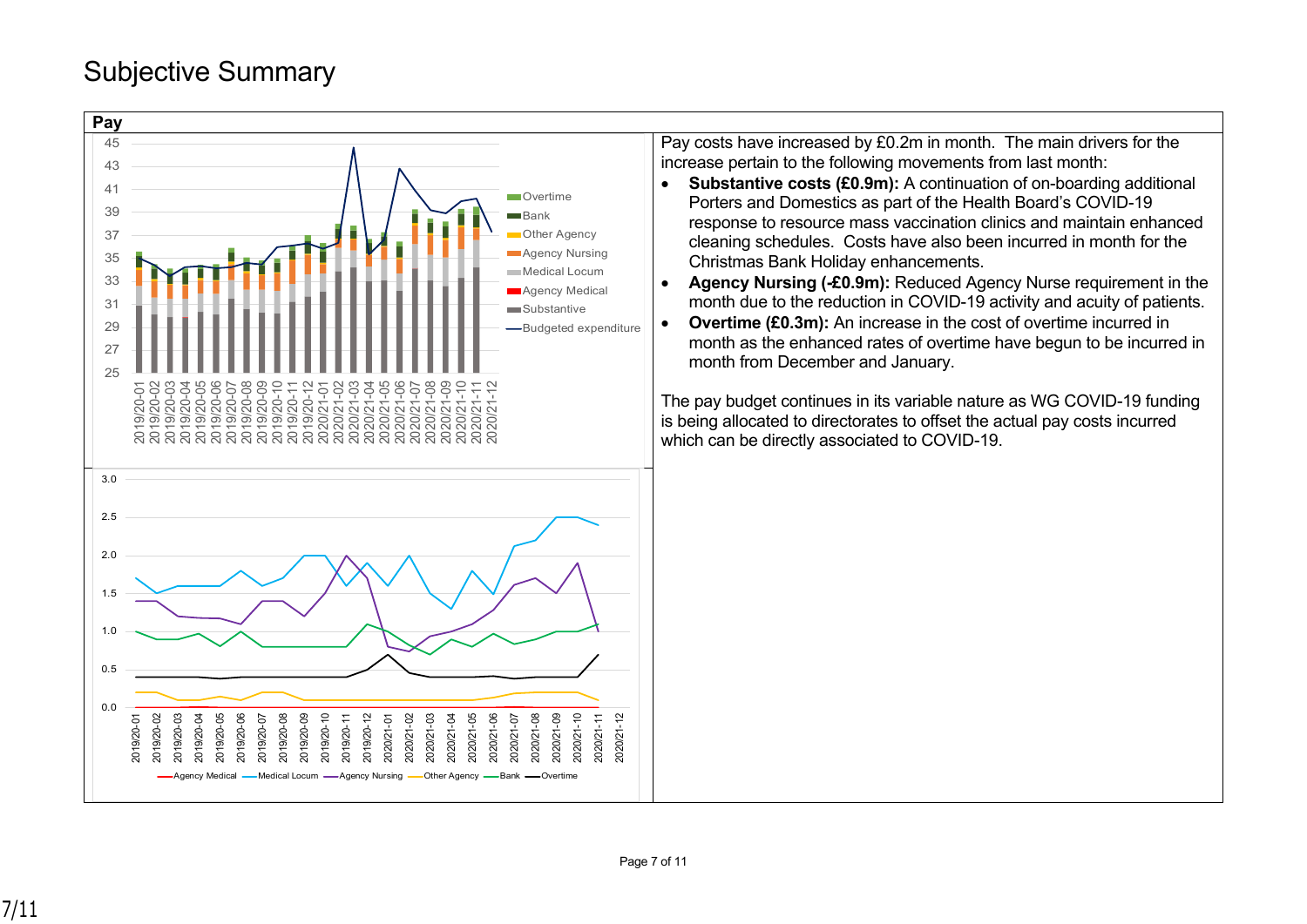# Subjective Summary

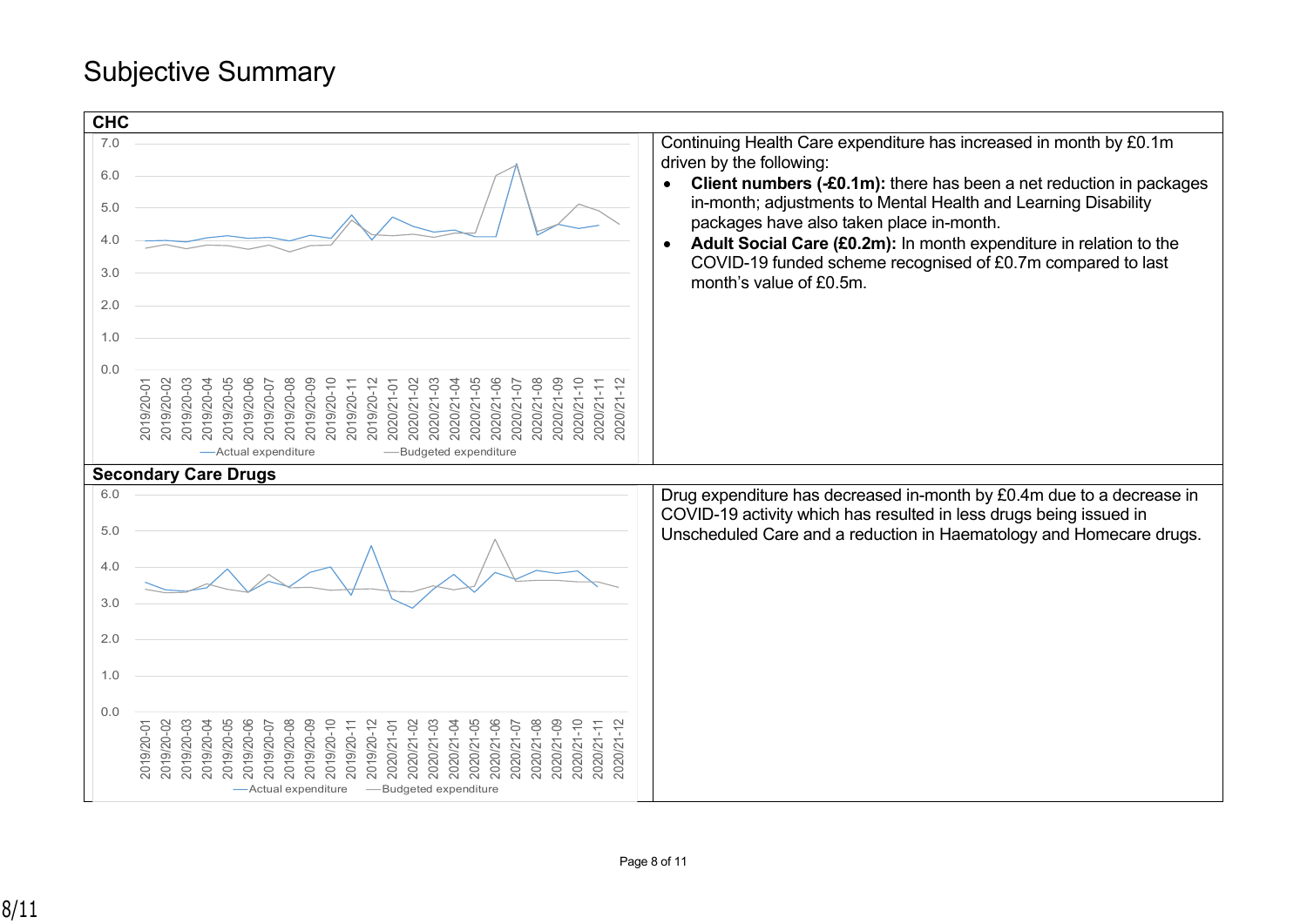### Subjective Summary

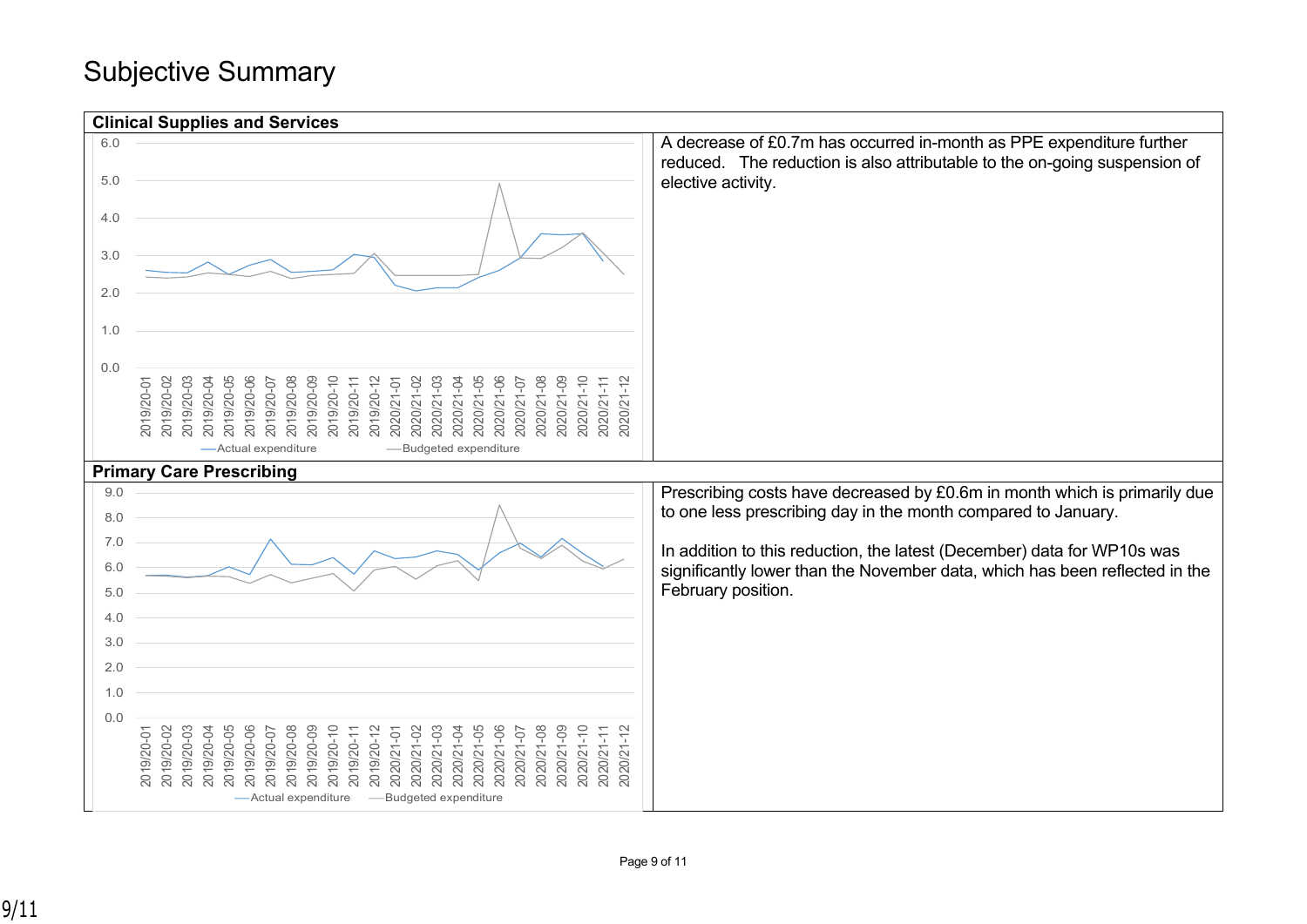# Financial Projection



#### **Assurance**

- Improved assurance methods have been established, aligning to managers across the Health Board and the Regional Partnership Board.
- Performance monitored monthly through System Engagement meetings for the highest risk Directorates.
- Following confirmation of additional funding from WG in Month 6, the Health Board is forecasting to deliver the planned deficit of £25m. The Month 11 financial position was in line with forecast, reflecting that despite significant operational pressures arising from increased prevalence of COVID-19, there is limited risk of any significant increase in Workforce expenditure given the restricted supply. Further, the Health Board has identified potential slippage in respect of planned operational expenditure, which has been repurposed.

#### **Next Steps**

 Analysis of underlying deficit to be completed. Determine revenue impact for FY22 of actions taken in response to COVID-19.